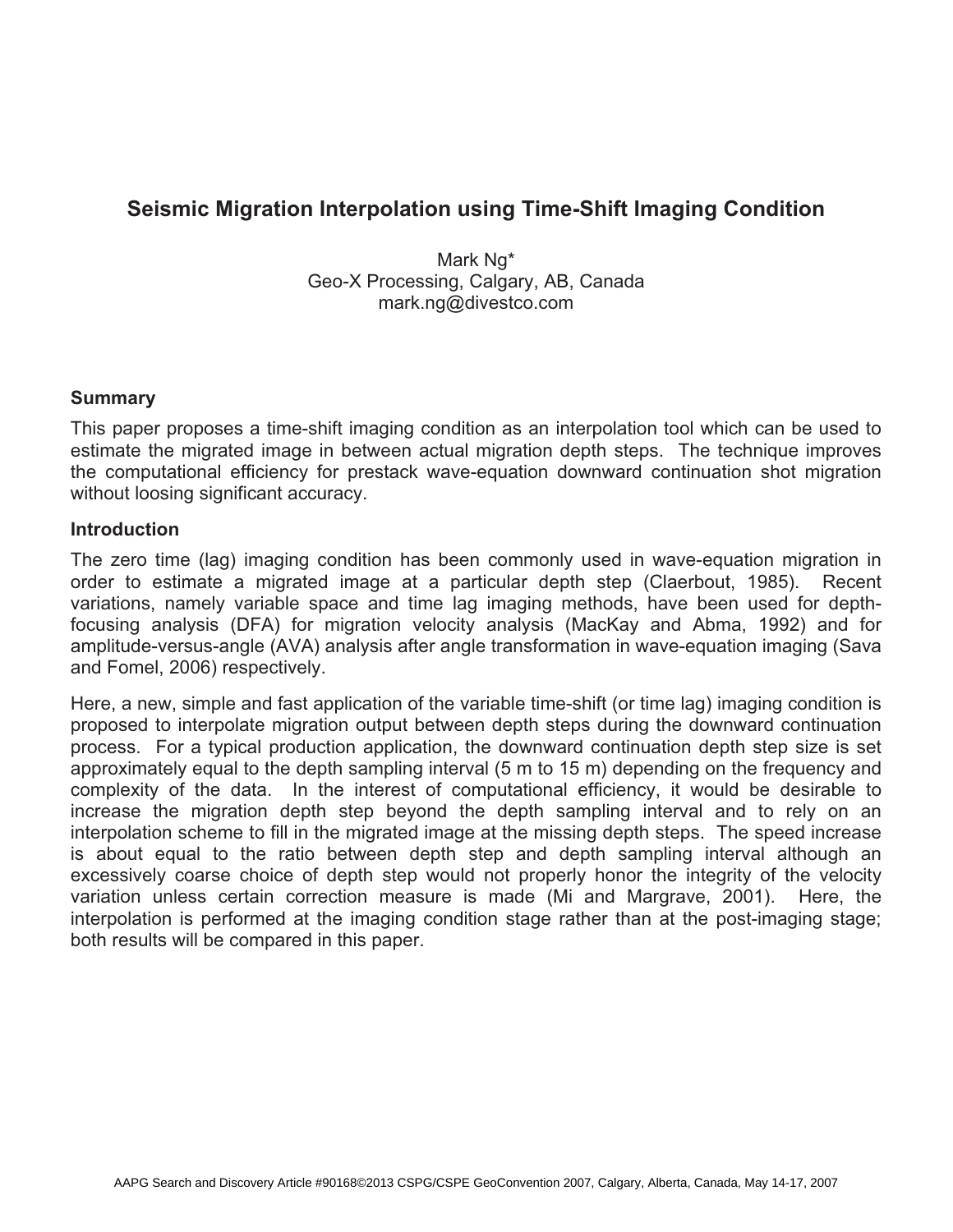## **Methods**

The imaging condition for wave-equation shot migration used in this paper is a scaled time crosscorrelation (i.e. deconvolution) between the upward propagating receiver data wavefield and the downward propagating source wavefield (Kelly and Ren, 2003). Its frequency domain expression is

$$
R(x, z_1, w) = U(x, z_1, w) \cdot D^*(x, z_1, w) / (D(x, z_1, w) \cdot D^*(x, z_1, w) + \varepsilon),
$$
\n<sup>(1)</sup>

where  $R(x, z_1, w)$  is the imaged output at depth  $z_1$  and space  $x$ ;  $U(x, z_1, w)$  is the receiver data wavefield extrapolated to that depth level, and  $D(x, z_1, w)$  is the impulsive source wavefield extrapolated to the same depth level;  $^*$  is the complex conjugate; and  $\,\varepsilon\,$  is a small stabilizing prewhitening scalar. The standard approach is to compute the conventional zero time lag ( $\tau$ =0) imaging condition by summing all the real parts of  $R$  along all frequencies  $w$ . In such case, there is no image output in between depth steps unless a post-image interpolation (i.e., up-sampling) is applied to the depth output. But in this paper, inverse temporal Fourier transforms are applied to equation (1) for every depth step in order to obtain the 'cross-correlated' wavefield  $r(x, \tau(z))$  of all time lags:

$$
r(x,\tau(z)) = \int_{w} R(x,z_1,w)e^{i\omega\tau(z)}dw.
$$
 (2)

Then the output image at arbitrary depth  $z$  in the vicinity of  $z<sub>1</sub>$  is extracted from  $r$  between depth steps using the time lag of

$$
\tau(z) = (z - z_1) / \nu(x, z),
$$
\n(3)

where *v* is the interval velocity. The choice of the time lag simulates different coincide times between the receiver and source wavefields at different depths. For  $z = z<sub>1</sub>$ , equation (2) will degenerate to the conventional zero time lag imaging  $r(x, \tau(z_1) = 0) = r(x, z_1)$ . The wavefield extrapolator can be of any types, and here a phase shift plus interpolation (PSPI) is used.

#### **Data Examples**

The objective of the example is to show how the quality of the impulse responses computed using the time-shift imaging condition interpolation method varies with respect to various depth steps ( $\Delta z$  = 10 m, 20 m, and 40 m, which are one time, two times and four times the depth sampling interval *dz* of 10 m respectively). The velocity used is 5000 m/s, and the CDP interval *dx* is 15 m.

Figure 1 shows the ideal reference impulse responses of the shot migration where no interpolation is needed (i.e., the migration depth step equals to the depth sampling interval,  $\Delta z = dz = 10$  m).

Figure 2 is the shot migration result using post-imaging linear interpolation (i.e., up-sampling) in the depth output. As migration depth increases, it degrades the impulse responses. The result in (a) with a depth step of 20 m (i.e., twice the depth sampling interval) shows a minor degradation and is quite comparable to figure 1. But the result in (b) with a depth step of 40 m (i.e., four times the depth sampling interval) is very degraded and not useful.

Figure 3 is the shot migration result using the new time-shift imaging condition as the interpolator. The result in (a) with a depth step of 20 m (i.e., twice the depth sampling interval) shows virtually no degradation when compared to the reference figure 1. Even in (b) with a depth step of 40 m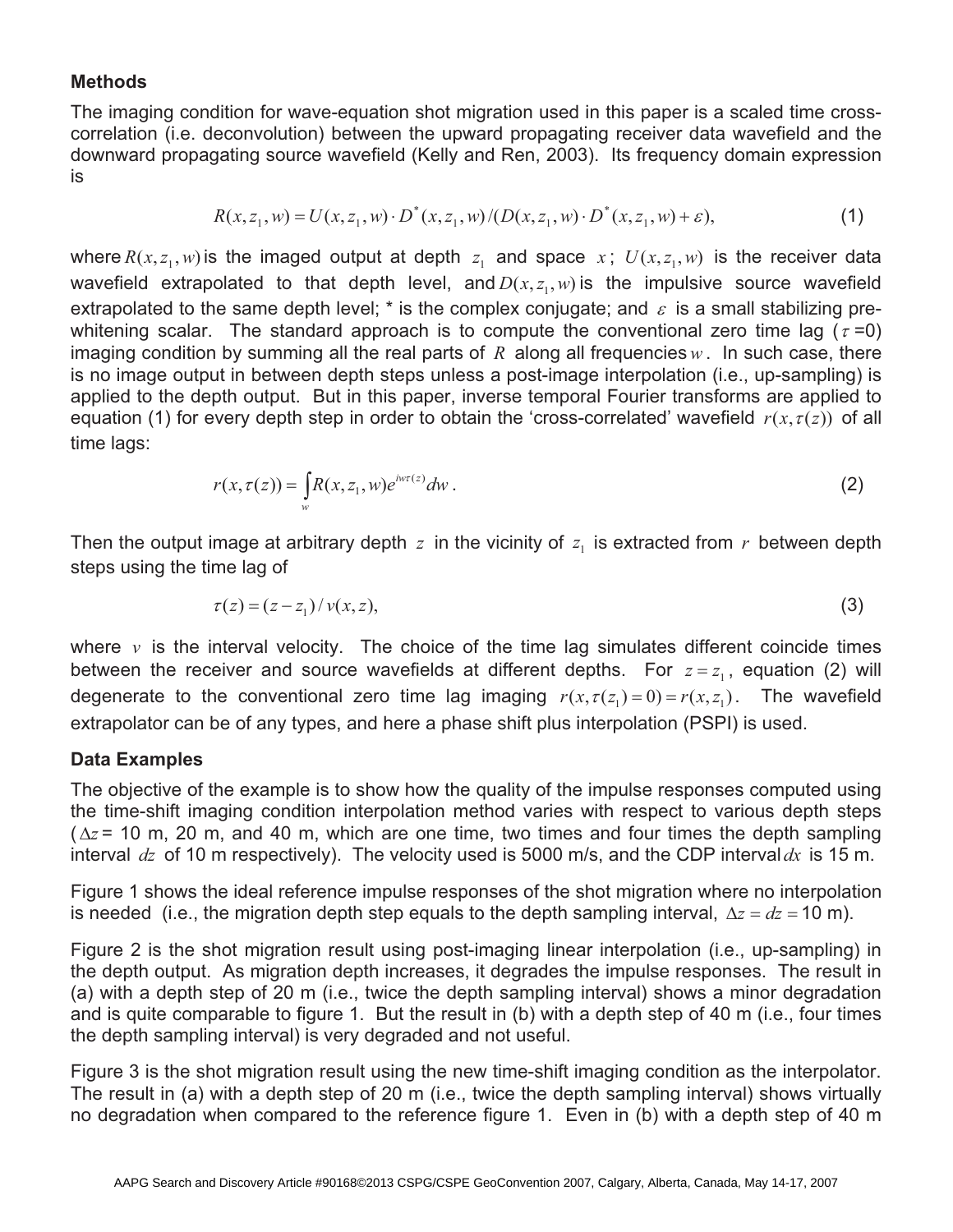(i.e., four times the depth sampling interval), where three interpolated images are output in between actual migration depth steps, the result is quite satisfactory showing only minor degradation. The run time is shortened by about four times compared to the reference test in figure 1.

#### **Discussions**

The proposed method produces better results in between depth steps compared to a simple linear interpolation on the post-imaged output. This is due to the fact that time-shift imaging takes advantage of wavefield propagation properties, but the post-image interpolation does not. Examples of Marmousi data will be given at the presentation date.

The speed increase of the proposed method compared to the actual migration of every single depth sample is increased by  $\Delta z / dz$ .

The position error compensation issue of using coarse migration depth steps in the case of heterogeneous media is beyond the scope of this paper but has been corrected by (Mi and Margrave, 2001).

### **Conclusions**

A fast and simple interpolation method using a time-shift imaging condition is proposed to increase the speed of downward continuation shot migration. The speed increase is about equal to the ratio of migration depth step size and depth sampling interval.

#### **References**

Claerbout, J.F., 1985, Imaging the earth's interior: Blackwell Scientific Publications, Inc.

Kelly, S. and Ren, J., 2003, Key elements in the recovery of relative amplitudes for pre-stack, shot record migration: 73<sup>rd</sup> Ann. Mtg., SEG, Expanded Abstracts, MIG P1.5, 1110-1113. (Best Poster Paper Award)

MacKay, S. and Abma, R., 1992, Imaging and velocity estimation with depth-focusing analysis: Geophysics, **57**, 1608-1622.

Mi, Y. and Margrave, G., 2001, Dual extrapolation algorithms for Fourier shot record migration: 71st Ann. Mtg., SEG, Expanded Abstracts, MIG 5.5, 1021-1024.

Sava, P. and Fomel, S., 2006, Time-shift imaging condition in seismic migration: Geophysics, **71**, S209-S217.